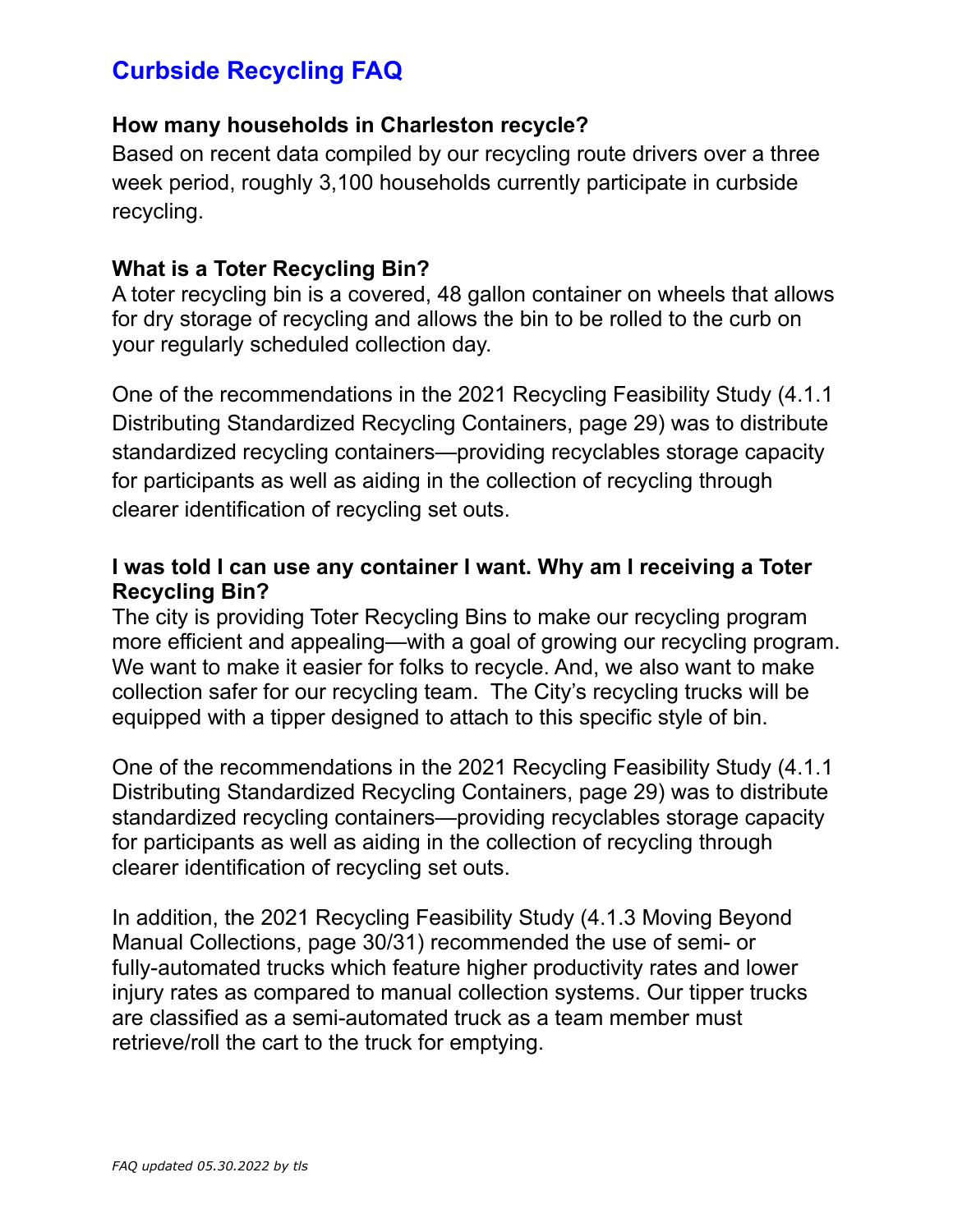# **Am I required to use the Toter Recycling Bin—is use mandatory?**

At this time, no. However, we are moving toward the use of the toter recycling bins by all curbside recycling participants. The recycling trucks will be equipped with a tipper designed to attach to this specific style of bin. Residents will be provided flexibility during the transition period.

# **How did you determine who received a Toter Recycling Bin?**

The recycling route drivers compiled a list of all their stops over a three week period to determine the number of regular recycling participants. These residences will be provided a bin first. The remainder of the bins will be provided on a first come, first served basis. If you or someone you know is interested, please call 304.348.6831.

# **How many blue Toter Recycling Bins were ordered?**

We ordered 5,000 bins.

### **Why did you order more Bins than the number of residences that recycle?**

We ordered more bins with the expectation that this will bring attention to recycling and grow our recycling program.

#### **Can I continue using the bin/can/bags I have?**

At this time, yes. However, we are moving toward the use of the toter recycling bins by all curbside recycling participants. The City's recycling trucks will be equipped with a tipper designed to attach to this specific style of bin. Residents will be provided flexibility during the transition period.

# **Why did my neighbor get a bin and I didn't?**

Your neighbor received a bin because they were identified as a regular recycling participant during the three week period our recycling route drivers documented all recycling stops. If you or someone you know is interested in receiving a bin, please call 304.348.6831.

#### **I don't want my bin, can I give it to my neighbor?**

Please notify us at 304.348.6831 to opt out of the program and we will pick up the bin. The serial number on the bin is attached to your address.

#### **I want a bin, who do I contact?**

If you or someone you know is interested in a bin, please call 304.348.6831.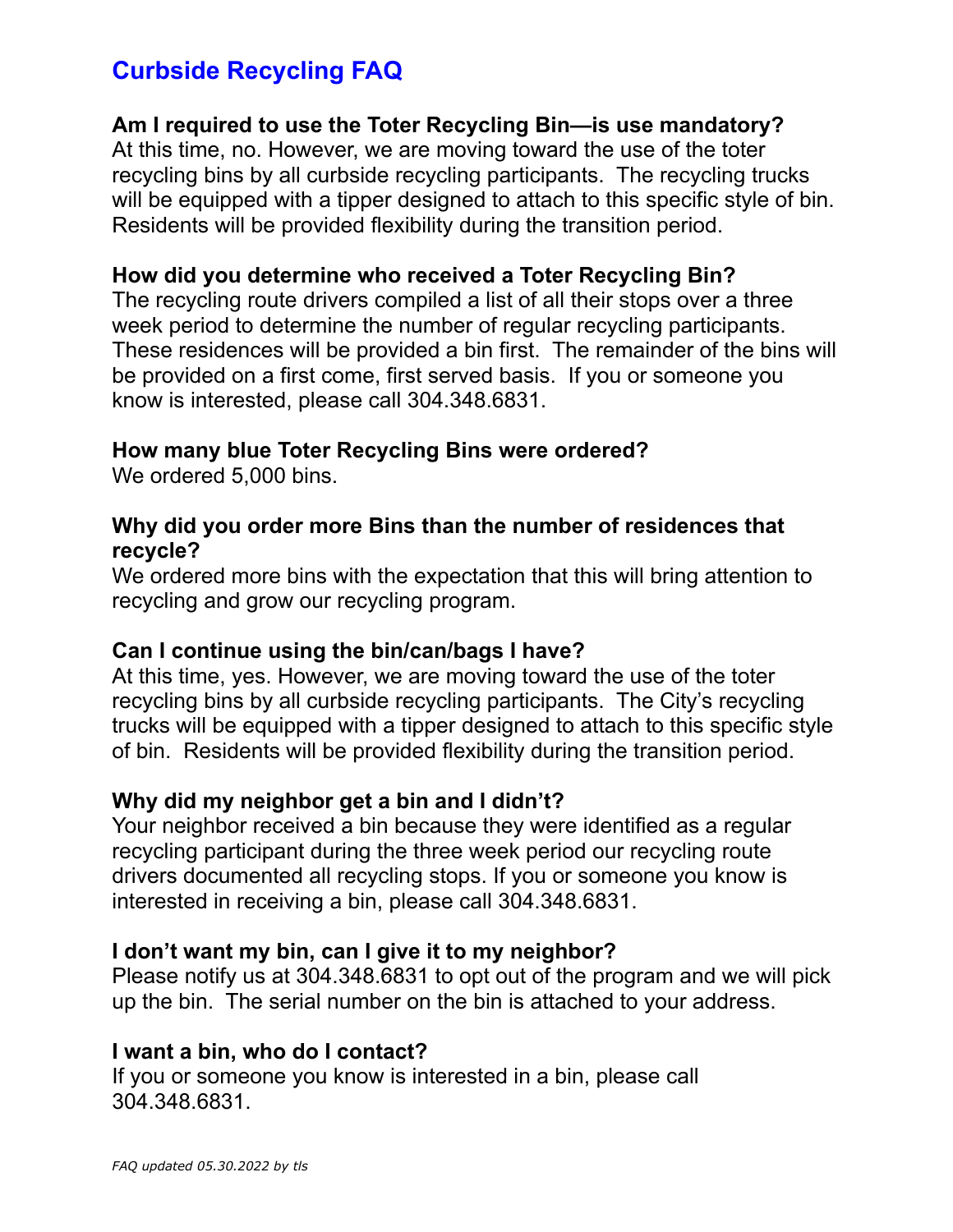#### **When will I receive my bin?**

Bins will be distributed based on recycling routes. Delivery will take place on Saturdays and Mondays.

The recycling team will try to make contact with residents at time of delivery. If they are unable to make contact, an informational card will be left. In addition, each bin is tagged with a QR Code. Scan this code and it will take you directly to the recycling page on the city's website.

#### **Do I have to be home to receive my bin?**

No, you do not have to be home when your bin is delivered. If you are not home, an informational card will be left for you. In addition, each bin is tagged with a QR Code. Scan this code and it will take you directly to the recycling page on the city's website.

#### **When will my recyclables be picked up?**

Your recyclable materials will continue to be picked up on your regularly scheduled trash pickup day.

#### **Do I have to put my recyclables in bags in the Bin?**

No, recyclables can be placed directly in the bin.

#### **Do I have to sort my recyclables?**

Recyclables can be co-mingled, but not mixed with regular garbage or food. Paper and cardboard must be kept dry and labels must be removed from steel cans.

#### **Do I need to rinse food cans, milk jugs, detergent bottles?**

Yes, these items need to be rinsed. In addition, labels should be removed from steel cans.

#### **If I see the recycle symbol on a can/bottle/box/etc, does that mean the City will accept the recyclable material?**

The recycling symbol shows that the material can be recycled—it does not mean it is included on the City's list of accepted materials.